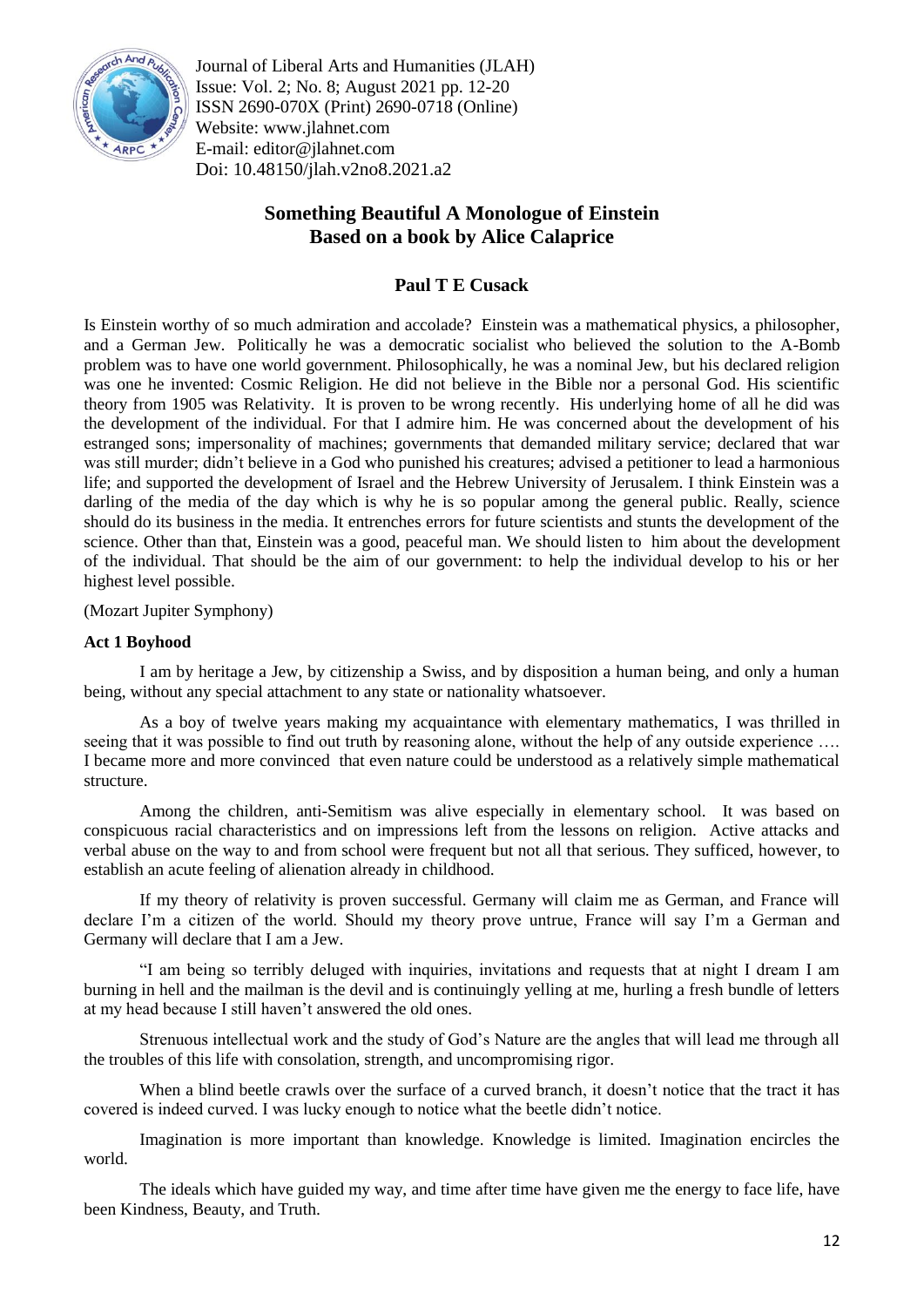I am truly a "lone traveller" and have never belonged to my country, my home, my friends, or even my immediate family, with my whole heart. In the face of all this, I have never lost a sense of distance and the need for solitude.

I would not want to live if I dd not have my work.

Why is it that nobody understands me, yet everybody like me?

I'm doing just fine, considering that I have triumphantly survived Nazism and two wives.

I have no special talents. I'm only passionately curious.

God gave me the stubbornness of a mule and a fairly keen scent.

The development of the mental world (Gedankenwelt) is a continual flight from "wonder." I experienced such wonder when my father showed me a compass at the age of four or five.

When I examine myself and my methods of thought, I come close to the conclusion that the gift of imagination has meant more to me than my talent for absorbing absolute knowledge.

"I hate my pictures. Look at my face. If it weren't for this [his mustache], I'd look like a woman!

# **Act 2 Mileva**

According to Einstein, though his marriage to Mileva, a Serbian woman, lasted for seventeen years, he never really knew her. He recalled that he had married her primarily "from a sense of duty," possibly because she had given birth to their illegitimate child. He did not know that mental illness was a hereditary disease on Meleva's mother's side of the family…. Unable to accept her eventual divorce and Einstein's often insensitive treatment of her, she became bitter, sometimes causing difficulties in Einstein's relationship with his two sons. He also eventually conceded that Mileva was a good mother. Still these tragic circumstances, according to Einstein, left their make on him into his old age and may have amplified his deep involvement in activities of an impersonal nature.

Einstein began his long distant love affair with his cousin Elsa, who lived in Berlin, in 1912 while he was still married to Mileva…..For many years, he had been telling friends that he did not intend to marry {Elsa] and had even considered marrying her daughter Ilse instead.

I must love someone. Otherwise, it is a miserable existence. And that someone is you.

With Mileva, Einstein had two sons, Hans Albert and Eduard, and a daughter "Lieserl"; through his marriage to Elsa, he had two step daughters, Ilse and Margot….Eduard developed schizophrenia at the age of twenty, though up to that time he had been a somewhat fragile but essentially healthy young man pursuing a medical education. Einstein's only contact with him after leaving Europe in 1933was through his biographer.

"On the piano, play mainly the things you enjoy, even if your teacher doesn't assign them to you. You learn the most from things you enjoy doing so much that you don't even notice the time is passing. Often, I'm so engrossed in my work that I forget to eat lunch.

Another thing, brush your teeth every day, and if a tooth is not quite all right, go to the dentist immediately. I also do the same and am now very happy that I have healthy teeth. This is very important, as you will realize yourself later on.

Don't worry about your marks. Just make sure that you keep up with the work and that you don't have to repeat a year. It is not necessary to have good marks in everything.

It is a joy to have a son who has inherited the chief trait of my personality: the ability to rise above mere existence by sacrificing oneself through the years for an impersonal goal.

It is not so important for a person to learn facts. For that he does not really need college. He can learn them from books. The value of an education in the liberal arts college is not the learning of many facts, but the training of the mind to think something that cannot be learned from textbooks.

The school should always have as its aim that the young person leaves it as a harmonious personality, not as a specialist. ….Otherwise, he-with his specialized knowledge closely resembles a well trained dog than a harmoniously developed person.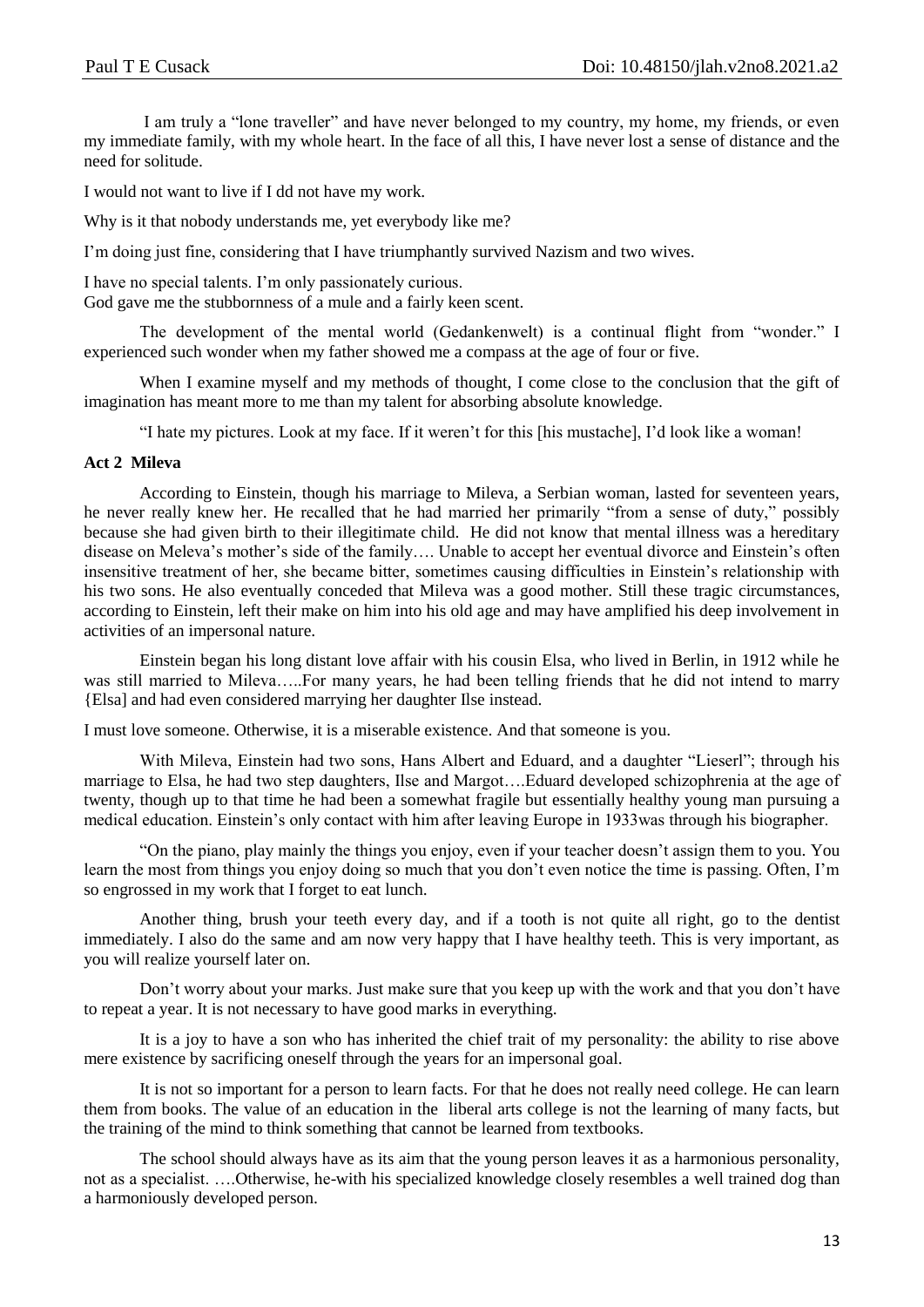I never had the chance to teach youngsters. A pity. I would have liked to teach high school.

I am opposed to examinations-they only defer from the interest in studying. No more than two exams should be given throughout a student's [college] career. I would hold seminars, and if the young people are interested and listen, I would give them a diploma.

### **Act 3 Politicians, Scientists and Philosophers**

### **On Niels Bohr**

Not often in my life has a person given me such joy as his presence as you have…..I'm studying your great papers now, and when I get stuck somewhere, I have the pleasure of seeing your kindly, boyish face before me smiling and explaining.

### **On Max Born**

Born became a pensioner in Edinburgh, and his pension is so small that he couldn't afford to live in England and had to move to Germany.

# **On Marie Curie**

I do not believe that Mme Curie is power-hungry or hungry for whatever. She is unpretentious, honest person, with more than her share of responsibilities and burdens. She has a sparkling intelligence, but despite her passionate nature she is not attractive enough to present a danger to anyone.

# **On Galileo Galilei**

The discovery and use of scientific reasoning by Galileo was one of the most important achievements in the history of human thought, and marks the real beginning of physics.

### **On Mahatma Gandhi**

I believe that Gandhi's views were the most enlightened among all of the political men of our time. We should strive to do things in his spirit; not to use violence in fighting for our cause, but by nonparticipation in what we believe is evil.

### **On Johann Wolfgang von Goethe**

I admire Goethe as a poet without peer, and as one of the smartest and wises men of all time. Even his scholarly ideas deserve to be held in high esteem, and his faults are those of any great man.

# **On Adolf Hitler**

In Hitler we have a man of limited intellectual abilities, unfit for any useful work, bursting with envy and bitterness against all of those whom circumstance and nature had favoured over him….He picked up human flotsam on the street and in the taverns and organized them around himself. That's how he became a politician.

# **On Lenin**

UI respect Lenin as a man who gave all his energy, at a total sacrifice of his personal life, to dedicating himself to the realization of social justice. I don't consider his methods appropriate. But one thing is certain: men such as he are the guardians and renewers of mankind's conscience.

# **On H A Lorentz**

Lorentz is a marvel of intelligence and exquisite tact. A living work of art! In my opinion he was the most intelligent of the theorists present [at the Solvay Congress in Brussels]….To me personally, he meant more than all the others encountered in my lifetime.

# **On Isaac Newton**

It was highly honourable of his logical conscience that Newton decided to create absolute space….He could just as well have called the absolute space the "rigid ether". He needed such a reality in order to give objective meaning to acceleration. Later attempts to do without this absolute space in mechanics were (with the exception of Mac's) only a game of hide-and -seek.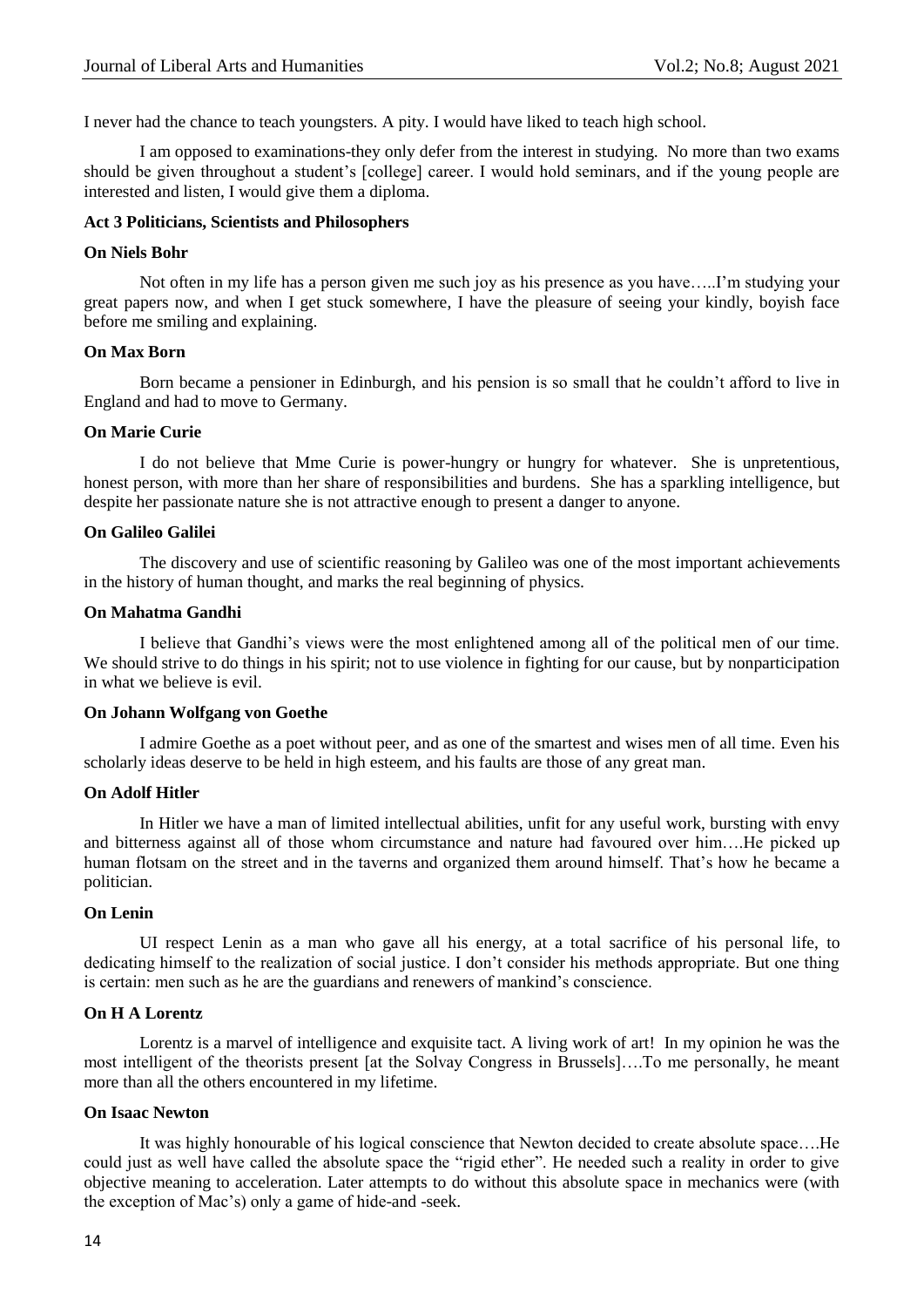In my opinion, the greatest creative geniuses are Galileo and Newton, whom I regard in a certain sense as forming a unity.

Newton was the first to succeed in finding a clearly formulated basis from which he could deduce a wide field of phenomena by means of mathematical thinking-logically, quantitively, and in harmony with experience.

### **On Max Planck**

He was one of the finest people I had ever known….but he really did not understand physics, [because] during the eclipse of 1919 he stayed up all night to see if it would confirm the bending of light in the gravitational field. If he had really understood the general theory of relativity, he would have gone to bed as I did.

### **On Bertrand Russell**

Great spirits have always encountered opposition from mediocre minds. The mediocre mind is incapable of understanding the man who refuses to bow blindly to conventional prejudices and chooses instead to express his opinions courageously and honestly.

I read [to some visitors] Bertrand Russell's article on religion. I consider him to be the best of the living writers.

### **On Bishop Fulton J Sheen**

Bishop Sheen is one of the most intelligent people in today's world. He wrote a book in which he defends religion against science.

### **Act 4 OnWorld War 1**

At times such as this, one realizes what a sorry species one belongs to. I am moving along quietly with my contemplation while experiencing a mixture of pity and revolution.

How is it that this culture-loving era could be so monstrously amoral? More and more I come to value charity and love of one's fellow being above everything else.

Even the scholars in various lands have been acting as if their brains have been amputated.

The psychological roots of war are, in my opinion, biologically founded in the aggressive characteristics of the male creature.

One should keep in mind that on average the moral quality of people do not differ much from country to country.

Why do people speak of great men in terms of nationality? Great Germans, great Englishmen? Goethe always protested against being called a German poet. Great men are simply men and are not to be considered from the point of view of nationality, nor should the environment in which they were brought up be taken into account.

Race is a fraud. All modern people are a conglomeration of so many ethnic mixtures that no pure race remains.

The true value of a human being is determined primarily by the measure and sense in which he has attained liberation from the self.

The minority, presently the ruling class, has the school and the press, and usually the church as well, under its thumb. This enables it to organize and sway the emotions of the masses and use them as its tool.

In my opinion, uniformity in population would not be desirable, even if it were attainable.

We have to do the best we are capable of. This is our sacred duty.

The only road to true human greatness: the road through suffering.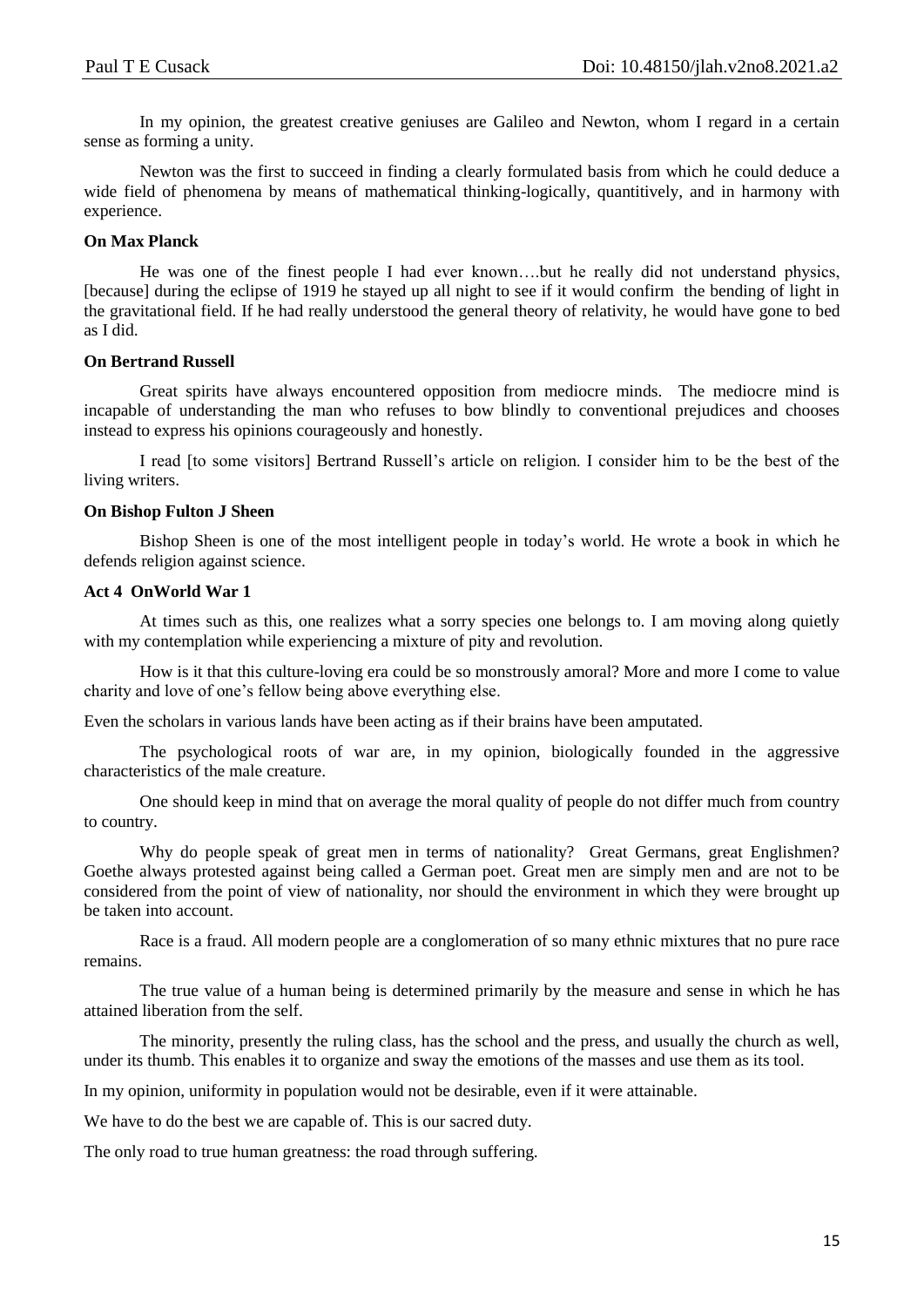Man is, at one and the same time, a solitary being and a social being. As a solitary being, he attempts to protect his own existence and the existence of those who are closest to him, to satisfy his personal desires and to develop his innate abilities As a social being, he seeks to gain the recognition and affection of his fellow human being, to share in their pleasures, comfort them in their sorrows, and to improve their conditions in life.

You must be aware that most men (and not only a few women) are by nature not monogamous. This nature makes itself even more forceful when tradition and circumstance stand in an individual's way.

# **Act 5 Judaism**

[Einstein did receive private religious instruction in Judaism at home and at first embraced it intensely, only to reject it decisively aby the age of twelve as his interest in science became stronger. He then declared himself "without religious affiliation."

I get most of my joy from the emergence of the Jewish state in Palestine.

I have great confidence in a positive development for a Jewish state and am glad that there will be a little patch of Earth on which our brethren are not considered aliens.

The Israelis should have chosen English as their language instead of Hebrew. That would have been much better, but they were too fanatical.

The most important aspect of our [Israel's] policy must be our ever present, manifest desire to institute complete equality for the Arab citizen's living in our midst.

If I were to be president, sometimes I would have to say to the Israeli people things they would not like to hear.

I have warm sympathy for the affairs of the new colony in Palestine and especially for the yet-to-befounded university. I shall gladly do everything in my power for it.

I know of no public event that has given me such pleasure as the proposal to establish a Hebrew University in Jerusalem.

I am neither a German citizen, nor is there anything in me that can be described as a "Jewish faith." However, I am happy to be a member of the Jewish people, even though I do not regard them as the Chosen People.

Where dull-witted clansmen of our tribe were praying aloud, their faces turned to the wall, their bodies swaying to and fro. A pathetic site of men with a past but without a future.

I am a determinist. As such, I do not believe in Free Will. The Jews believe in Free Will.

# (Mozart's Sonata)

# **Act 6 On Human Life**

The life of the individual has meaning only insofar as it aids in making the life of every living thing nobler and more beautiful. Life is sacred, that is to say, it is the supreme value, to which all other values are subordinate.

A woman should be able to choose to have an abortion up to a certain point in the pregnancy.

I am convinced that some political and social activities and practices of the Catholic organizations are detrimental and even dangerous for the community as a whole, here and everywhere. I mention here only the fight against birth control at a time when overpopulation in various countries hads become a serious threat to the health of people and a grave obstacle to any attempt to organize peace on the planet.

Homosexuality should not be punishable except to protect children.

Regarding sex education: no secrets!

Only a life lived for others is a life worthwhile.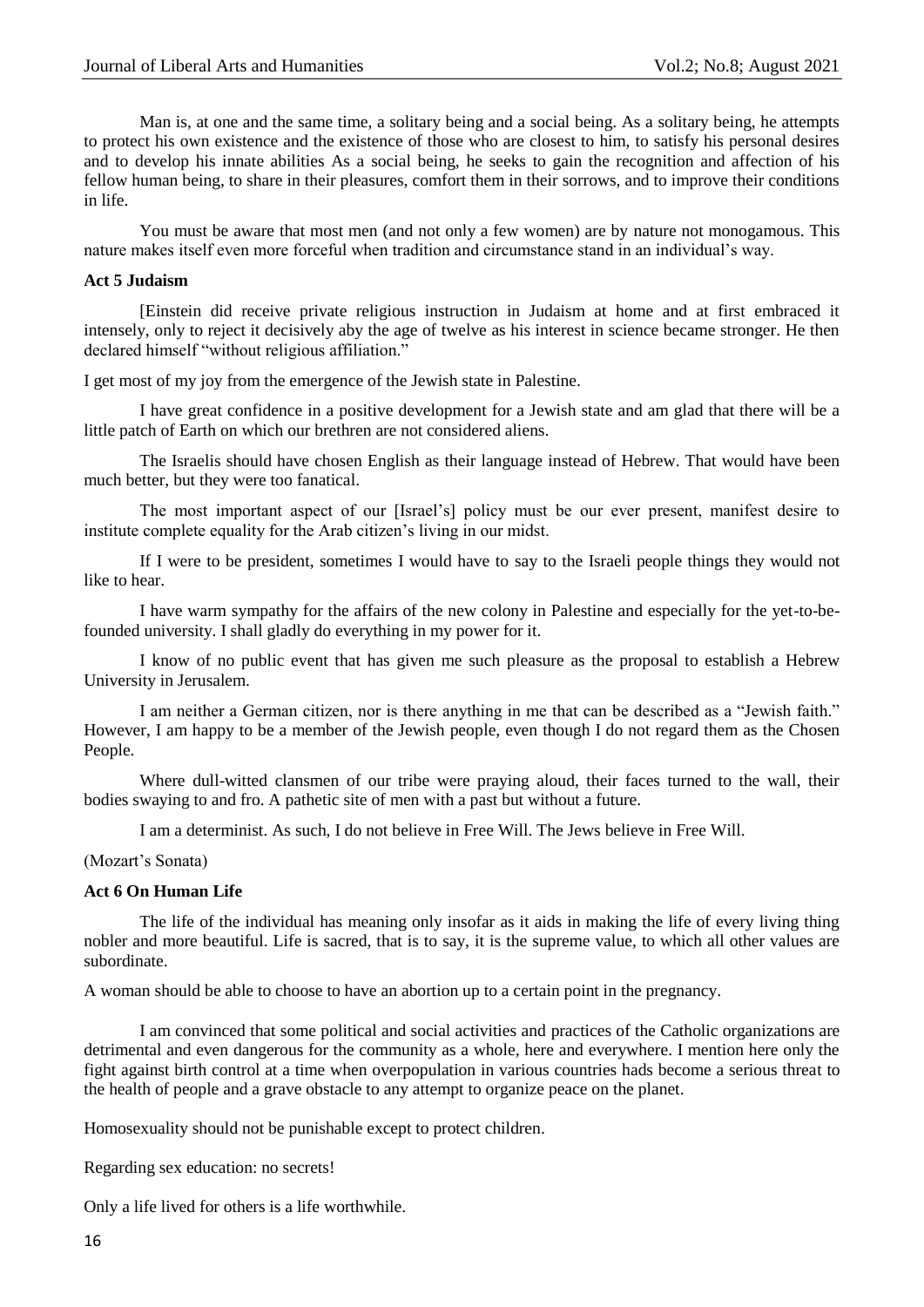I have reached the conviction that the abolition of the death penalty is desirable.

One should not forget that wealth has its obligations.

If I were not a physicist, I would probably be a musician. I often think of music. I have daydreams in music. I see my life in terms of music….I get most joy in life out of my violin.

I took violin lessons from age 6 to 124, but had no luck with my teacher, for whom music did not transcend mechanical practicing. I really only began to learn only when I was about 13 years old, mainly after I had fallen in love with Mozart's sonatas.

Mozart's music is so pure and beautiful that I see it as a reflection of the inner beauty of the universe.

#### **Act 7On Pacifism**

Einstein was a pacifist from his youth until 1933, when Hitler forced his hand on the issue …From 1945 until his death in 1955, he spoke in favour of a world government as a moral imperative and in support of the control of nuclear weapons.

No person has the right to call himself a Christian or a Jew so long as he is prepared to engage in systemic murder at the command of an authority, or allow himself to be used in any way in the service of war or the preparation for it.

That a man can take pleasure in marching in formation to the strains of a band is enough to make me despise him.

I believe the most important mission of the state is to protect the individual and make it possible for him to develop into a creative personality.

I am not only a pacivist, but a militant pacivist…..Is it not better for a man to die for a cause in which he believes, such as peace, than to suffer for a cause in which he does not believe, such as war?

Peace cannot be kept by force. It can only be achieved by understanding.

It is my belief that the problem of bringing peace to the world on a supranational basis will be solved only by employing Gandhi's method on a larger scale.

The more a country makes military weapons, the more insecure it becomes: if you have weapons, you'll be a target for attack.

While I am a convinced pacifist, there are circumstances in which I believe the use of force is appropriate- namely, in the face of an enemy unconditionally bent on destroying me and my people.

[The likelihood of transforming matter into energy] is something akin to shooting birds in the dark in a country where there are only a few birds.

Organized power can be opposed only by organized power. Much as I regret this, there is noother way.

I do not believe that civilization will be wiped out in a war fought with the atomic bomb. Perhaps two-thirds of the people on Earth will be killed, but enough men capable of thinking, and enough books, would be left to start out again, and civilization would be restored.

I do not consider myself to be the father of the release of atomic energy. My part in it was quite indirect. I did not, in fact, foresee that it would be released in my lifetime. I believe only that it was theoretically possible. It became practical only through the accidental discovery of a chain reaction, and this was not something I could have predicted.

I am not saying that the US should not manufacture and stockpile the bomb, for I believe it must do so; it must be able to deter another nation from making an atomic attack.

Had I known that the Germans would not succeed in producing an atomic bomb, I never would have lifted a finger.

As long as there is man, there will be war.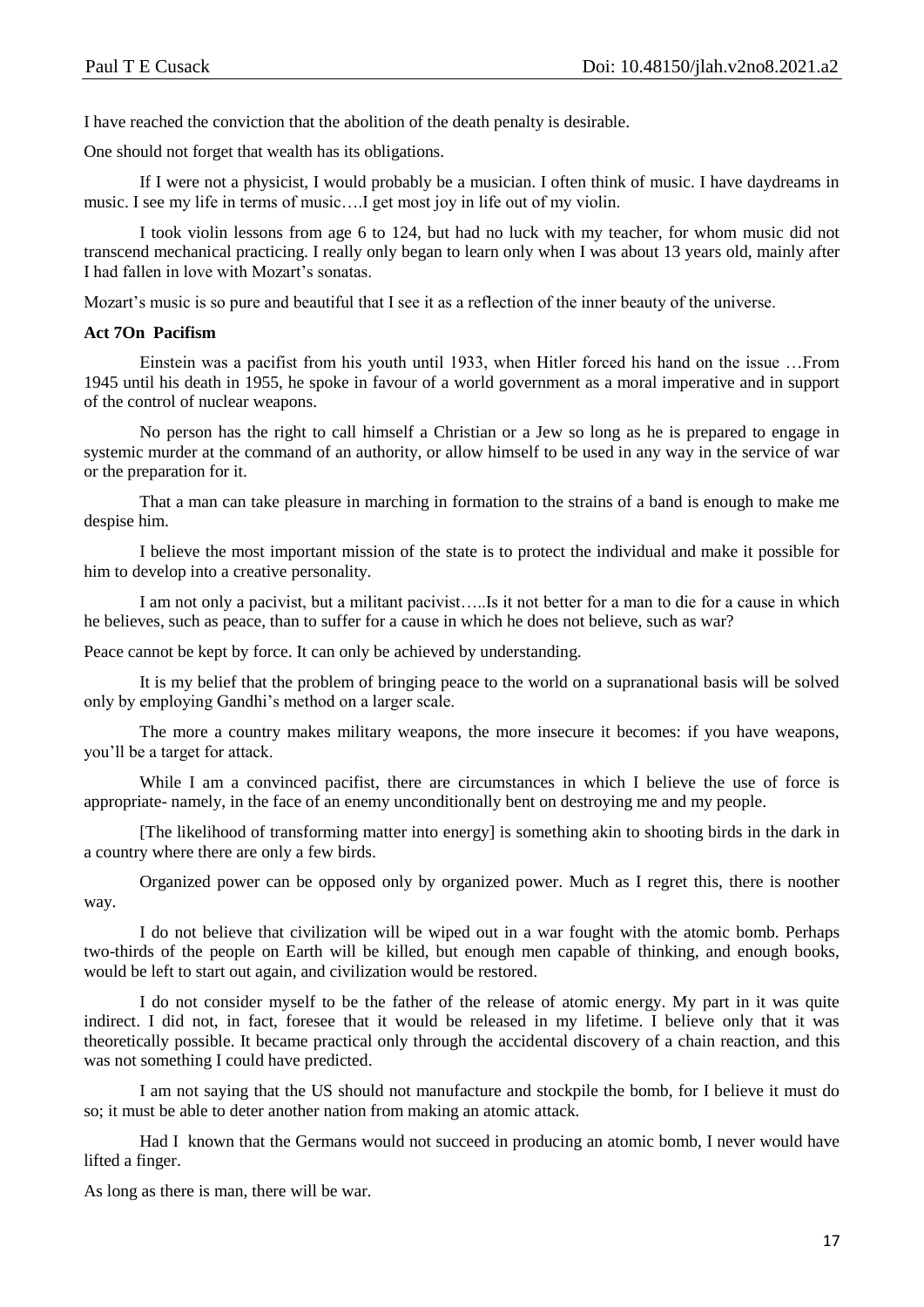Although the progress achieved by physicists may lead to ways of applying it in a technical and military way that might involve extreme dangers, the responsibility lies with those who are using the means and not with those who lead in the progress toward knowledge-that is, with the politicians, not with the scientists.

I made the greatest mistake in my life-when I signed that letter to President Roosevelt recommending that atom bombs be made; but there was some justification- the danger that the Germans would make them!

There is no other salvation for civilization and even for the human race than I the creation of a world government, with the security of nations founded upon law. As long as there are sovereign states with their separate armaments and armament secrets, new world wars cannot be avoided.

**When asked why people could discover atoms but not the means to control them, Einstein answered**:" That is simple my friend: because politics is more difficult than physics.

### **Act 8 On religion**(Bach)

Einstein's "religion" as he often explained it was an attitude of cosmic awe and wonder and a devout humility before the harmony of nature, rather than a belief of a personal God who is able to control the lives of individuals. He referred to this "belief" as "cosmic religion." It is incompatible with the doctrines of al theistic religions in its denial of a personal God who punishes the wicked and rewards the righteous.

I want to know how God created this world. I'm not interested in this or that phenomenon, in the spectrum of this or that element. I want to know his thoughts. The rest are details.

Since our inner experiences consists of reproductions and combinations of sensory impressions, the concept of a soul without a body seems to me to be empty and devoid of meaning.

The meaning of the word "truth" varies according to whether we deal with a fact of experience, a mathematical proposition, or a scientific theory. "Religious truth" conveys nothing to me at all.

Try and penetrate with our limited means the secrets of nature and you will find that, behind all the discernible concatenations, there remains something subtle , intangible, and inexplicable. Veneration for this force beyond anything we can comprehend is my religion. To that extent I am, in point of fact, religious.

No one can read the Gospels without feeling the actual presence of Jesus. His personality pulsates in every word. No myth is filled with such life.

"I'm not an atheist. I do not know if I can define myself as a pantheist. The problem involved is too vast for our limited minds.

If one purges all subsequent additions from the original teachings of the Prophets and Christianity, especially those of the priests, one is left with a doctrine that is capable of curing all the social ills of humankind.

Science without religion is lame, religion without science is blind.

The main source of the present-day conflicts between the spheres of religion and science lies in the concept of a personal God.

I do not believe in the immortality of the individual….

Thus, I came …. to a deep religiosity, which however, reached an abrupt end at the age of twelve. Through the reading of popular scientific books, I soon reached a conviction that much of the stories of the Bible could not be true…. Suspicion against every kind of authority grew out of this experience….an attitude that has never left me.

# **Act 9 On Relativity**(Beethoven)

Statement of the equivalence of mass and energy-enercy equals mass times the speed of light squaredwhich opened up the atomic age, though Einstein himself had no premonition or foresight about it at the time. The original statement was: If a body emits the energy L in the form of radiation, its mass decrease by L/V2.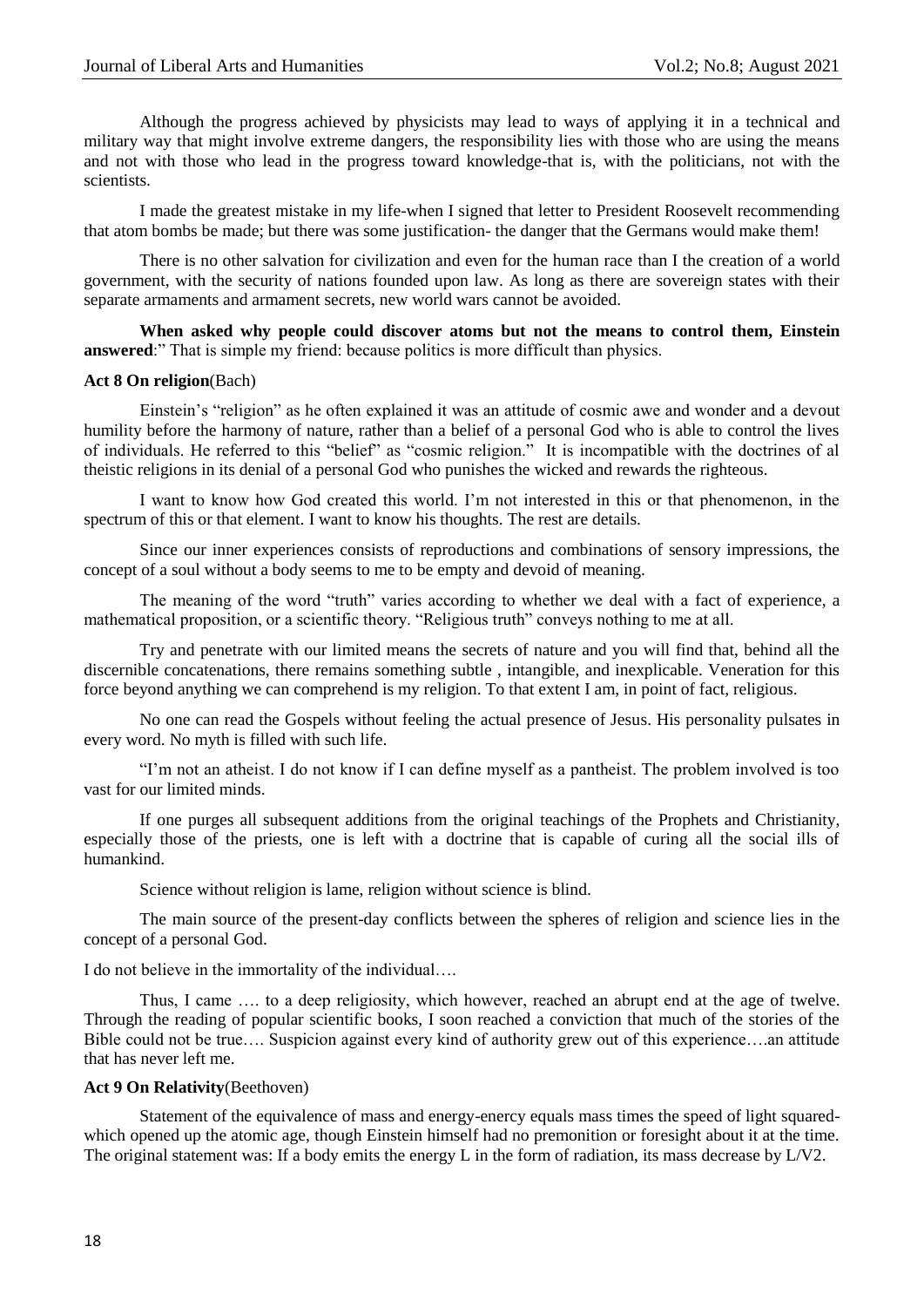What if one were to run after a ray of light?....What if one were riding on the beam?....If one were to run fast enough, would it no longer move at all?.... What is the velocity of light?If in relation to something, this value does not hold in relation to something else which is itself in motion.

After ten years of reflection, such a principle resulted from a paradox upon which I had already hit at the age of sixteen: if I pursue a beam of light with velocity c (velocity of light in a vacuum), I should observe such a beam of light as an electromagnetic field at rest, though spatially oscillating….From the very beginning it appeared to me to be intuitively clear that, judged from the standpoint of such an observer, everything would have to happen according to the same laws as for an observer who, relative to earth, was at rest.

The special theory of relativity owes its origin to Maxwell's equations of the electromagnetic field. Conversely, the latter can be grasped formally in satisfactory fashion only by way of the special theory of relativity.

That the special theory of relativity is only the first step of a necessary development became completely clear to me only in my efforts to representation in the framework of this theory.

Five or six weeks elapsed between the conception of the idea for the special theory of relativity and the completion of the relevant publication.

I've completely solved the problem. My solution was to analyze the concept of time. Time cannot be absolutely defined, and there is an inseparable relation between time and signal velocity.

Thanks to my fortunate idea of introducing the relativity principle into physics, you (and others) now enormously overstate my scientific abilities, where this makes me quite uncomfortable.

I am now working exclusively on the gravitation problem….One thing is certain: never before in my life have I troubled myself over anything so much, and I have gained enormous respect for mathematics, whose more subtle parts I considered now….as pure luxury! Compared with this problem, the original theory of relativity is child's play.

One should not pursue goals that are easily achieved. One must develop an instinct for what one can just barely achieve through one's greatest efforts.

The theory is beautiful beyond comparison. However, only one colleague [David Hilbert] has really been able to understand it and [use it].

The mainspring of scientific thought is not an external goal toward which one must strive, but the pleasure of thinking.

The supreme task of the physicist is to arrive at those universal elementary laws from which the cosmos can be built up by pure deduction. There is no logical path to these laws; only intuition resting on sympathetic understanding of experience can reach them.

Dear Mother, Today I have some happy news. H A Lorentz telegraphed me that the English expeditions [led by Arthur Eddington] have really verified the deflection of light by the sun.

The truth of a theory can never be proven, for one never knows if future experience will contradict its conclusions.

**….how would Einstein reacted if his general theory of relativity had no been confirmed experimentally?** Then I would have felt sorry for the good Lord, for the theory is correct anyway.

The theory of relativity is nothing but another step in the centuries-old evolution of our science, one which preserves the relationships discovered in the past, deepening their intuition, and adding new ones.

The four men who laid the foundations of physics on which I have been able to construct my theory are Galileo, Newton, Maxwell, and Lorentz.

The good Lord is subtle, but malicious he is not.

I have second thoughts. Maybe God is malicious.

The laws of nature have never had and still do not have a preferential coordinate system.